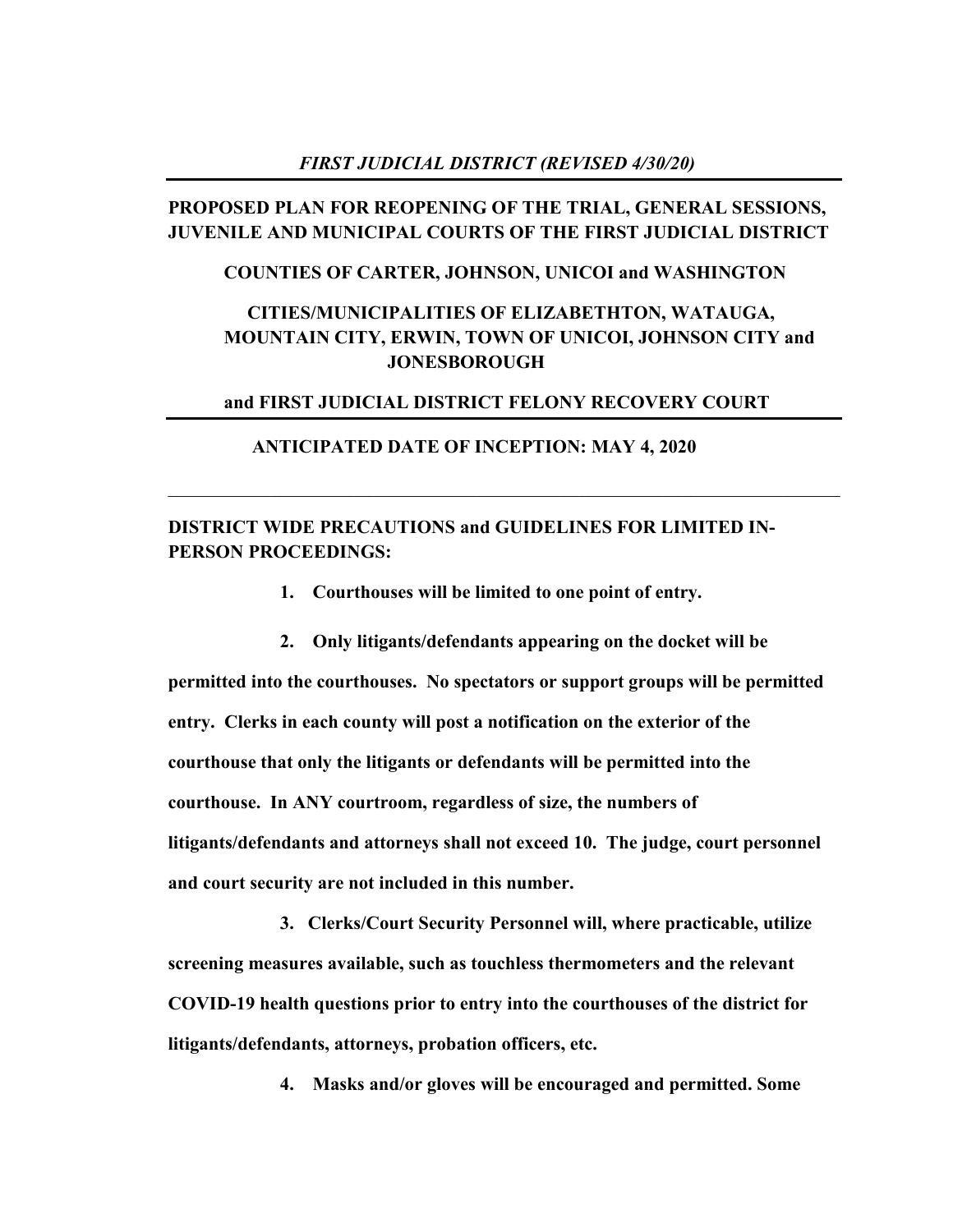**Judges will require court officers and bailiffs, as well as essential court personnel, to wear protective devices. This will be at their discretion and they will notify affected persons of their requirements prior to court convening. Where available, hand sanitizer will be present at counsel tables and on the bench.**

**5. Social distancing will be observed in each courtroom in the District by either marking seats that may be occupied or marking off two-three seats that will be unoccupied so that no person is sitting next to, in front of or directly behind another. Attorneys and clients will sit at opposite ends of counsel table (to confer as necessary with the safety conditions and protocol determined by the attorney/clients.) Essential courtroom personnel will maintain six foot distances from each other to the greatest extent practicable. Witnesses must remain outside the courtroom or courthouse, depending on the volume of each docket. The attorney calling the witness for any hearing or bench trial will be responsible for accessing that witness's appearance in court when needed, by telephone or other means. Once a witness has completed their testimony, they must immediately leave the building. Child witnesses will not be permitted absent prior approval by the Judge presiding over the case.**

**6. Courts will continue to conduct, to the greatest extent possible with available technology, hearings, arraignments and other appropriate matters by telephone, email, video conference (via Zoom, Webex, etc.), to limit in-person proceedings.**

**7. Courtrooms and other public areas, as well as high traffic and high touch areas, such as door handles, railings, gates between gallery and the bench, counsel table and podium will be periodically sanitized.**

**8. Judges in each court will have the discretion to stagger their**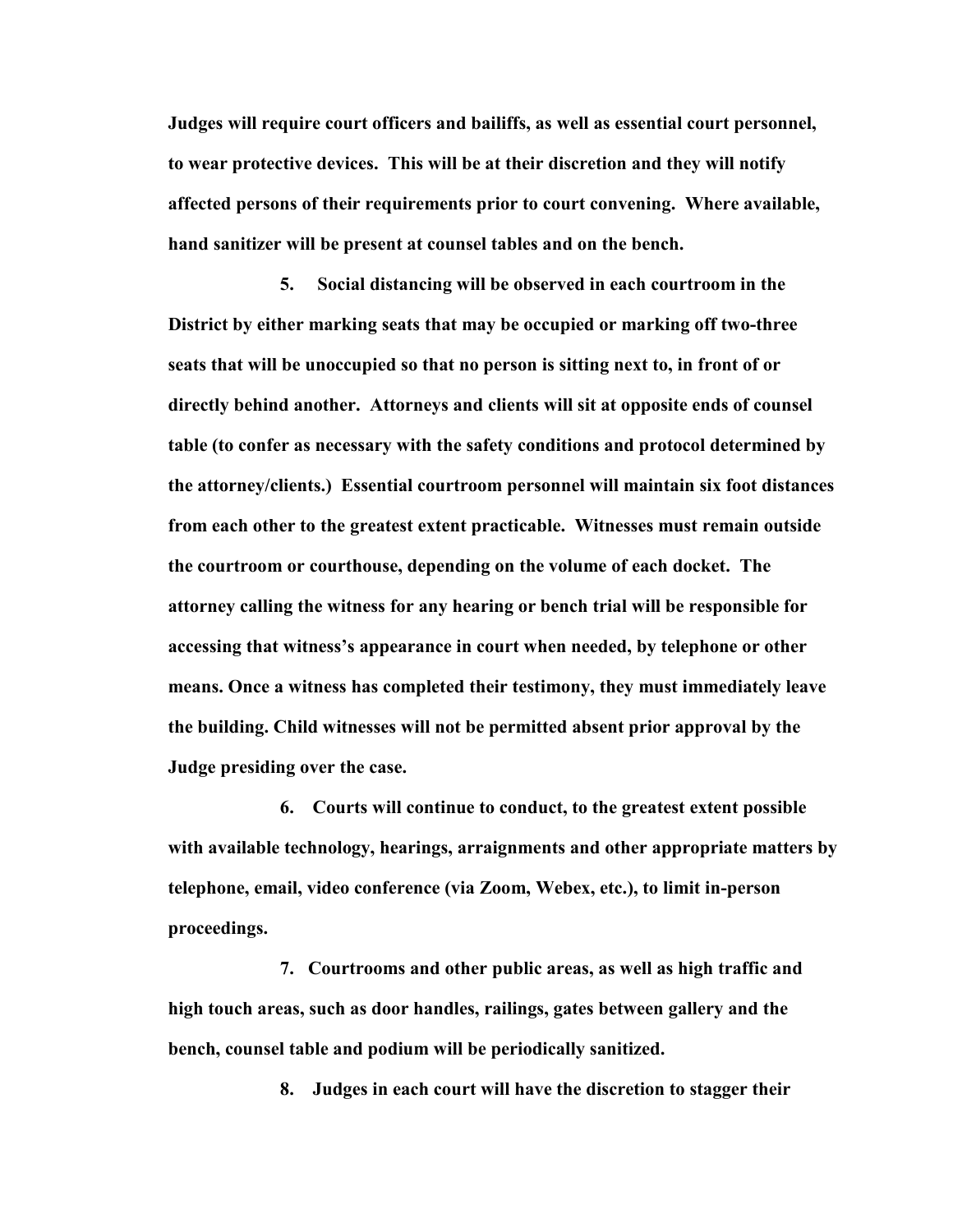**dockets in increments of time or alphabetically, depending on the case load. Each Judge will be mindful to limit the number of persons present in the courtroom to 10, excluding the judge, court personnel and court security.**

## **TRIAL LEVEL CIVIL COURTS:**

**Circuit and Chancery Courts district wide will observe the general guidelines set out above. Circuit and Chancery Courts will stagger their dockets so that all matters will typically have a specific appearance time. Child Support dockets will be staggered to a maximum of 10 cases per session. The Child Support dockets will be posted on the courthouse door/entrance or given to courthouse security personnel to advise each litigant when they will be permitted to enter the courthouse for their case. No jury trials will be conducted pending further orders of the Supreme Court.**

### **TRIAL LEVEL CRIMINAL COURTS:**

**Criminal Courts will be conducted with observation of the general guidelines set out above. Appearance dockets and miscellaneous or plea dockets for defendants who are not incarcerated will be conducted with staggered time frames designed by alphabet of the Defendant's last name, or if they are represented by the Public Defender's Office, or by private counsel. The Clerk and/or Security Personnel at each courthouse will post or advise defendants of the time of their appearance. Those represented by counsel can coordinate with the Clerk of the Court the time for their appearance. Incarcerated individuals will be brought into court and seated, typically, in the jury box, with at least one seat between each defendant. Any inmate with any conditions that may reflect a risk of infection with COVID-19, will not be brought to Court but will be quarantined, consistent with current district-wide jail policies. The maximum number of persons permitted into**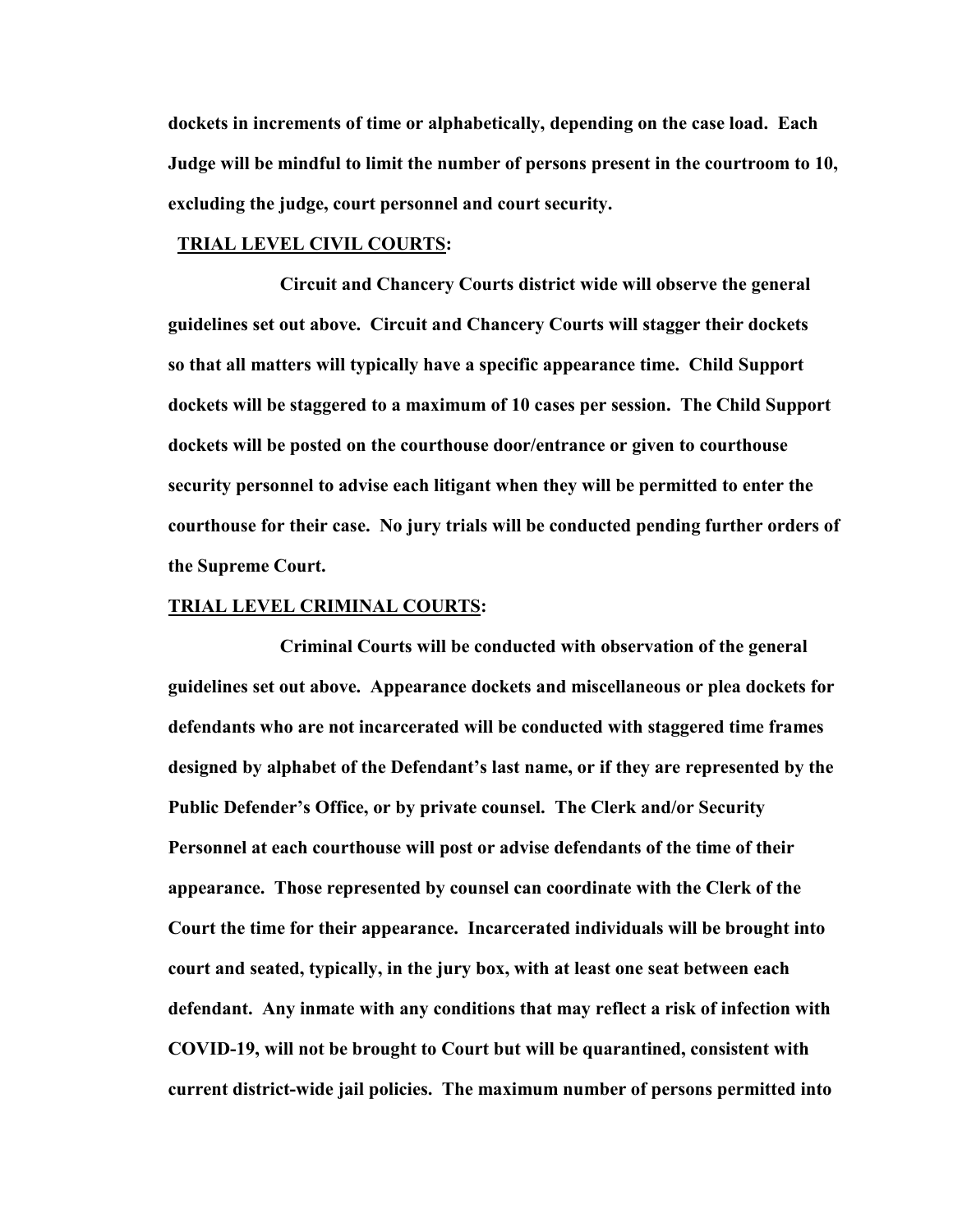**any courtroom at one time, will be limited to 10, not to include the judge, court personnel and court security.**

**No jury trials will be conducted until further orders of the Supreme Court.**

*For Defendants released on bond, the bonding companies will be required to provide the correct date and time of court appearance to their clients.*

**Grand Jury proceedings will be conducted as previously approved. A jail nurse, if available, or the clerk will utilize a touchless thermometer to take the temperature of each Grand Juror before entering the room. A courtroom will be utilized rather than the typical jury rooms, to maximize social distancing. Masks and/or gloves may be used if desired by each Grand Juror. To limit exposure, each law enforcement agency will designate one representative to present the case for their particular department. The exception would be for a complicated case that would require the arresting or charging officer's familiarity for the required testimony to the Grand Jury. Hand sanitizers will be provided in the courtrooms. Lunch will be brought in for each juror for their individual meals (i.e. no mass orders of pizzas, etc.) Service of existing Grand Jury members will be extended until new jury panels are permitted to be brought into Court for selection of a new Grand Jury for each County.**

#### **GENERAL SESSIONS and JUVENILE COURTS:**

**Each General Sessions and Juvenile Court Judge will observe the general safety guidelines set out above. Due to the variance in volume, county to county, each General Sessions Judge will have the ability to stagger their criminal dockets alphabetically by the last name of the defendant for the time of their**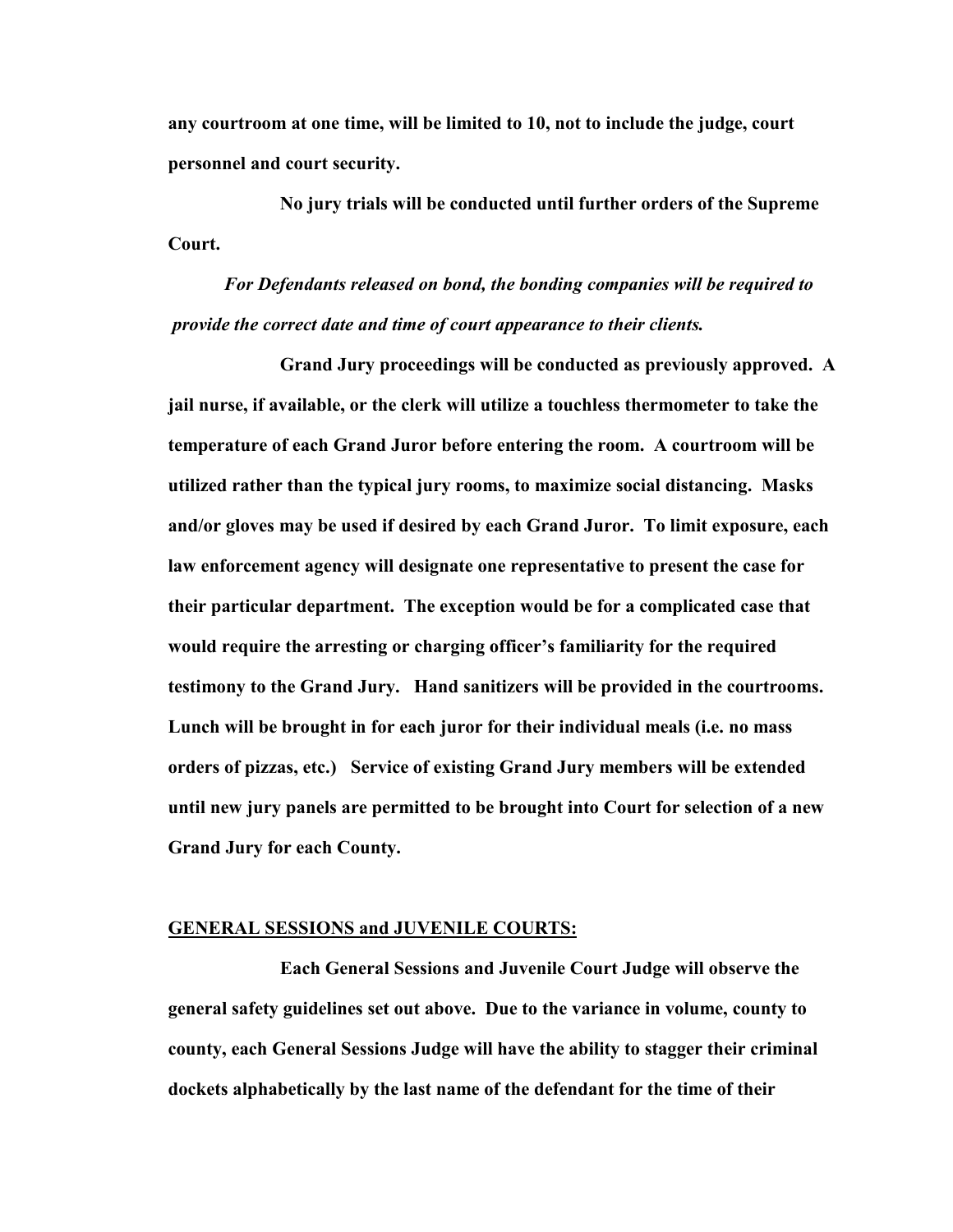**appearance. Each judge will be charged with limiting the number of persons in the courtroom. The maximum number of persons permitted into any courtroom at one time is 10, excluding the judge, court personnel and court security. Inmates will be brought over from jail in each county and will be placed in the jury box or holding room, with at least one seat between them. Any inmates exhibiting COVID-19 symptoms will not be brought over to court but will be quarantined consistent with existing jail policies. The dockets of each General Sessions Court may also be divided or staggered on whether the defendant is represented by private counsel, the Public Defender's Office or does not yet have counsel. This division will also be in the discretion of the Judge. Court clerks and courthouse security will assist each Judge in advising the defendants of the expected time of their appearance for that day and what time they are to return to court.** 

**Carter County General Sessions Judge, Keith Bowers, Jr. will implement a policy for Driving on Revoked License charges to reset these matters until late summer. These defendants will be provided a future court date to return with their valid license, if they are eligible, at the security entry point to minimize the individuals entering the courtroom.**

**To maximize the ability of each court to stagger appearance times and adhere to those schedules, the Offices of the District Attorney General, the Office of the District Public Defender and private counsel are encouraged to engage in plea discussions prior to the scheduled court date for their clients. This will eliminate plea negotiations occurring in the courtroom.**

**For civil dockets, the same staggering of times for cases will occur as outlined above for criminal dockets, based upon the discretion of the Judge.**

**In most counties, Juvenile hearings are set at staggered times and all**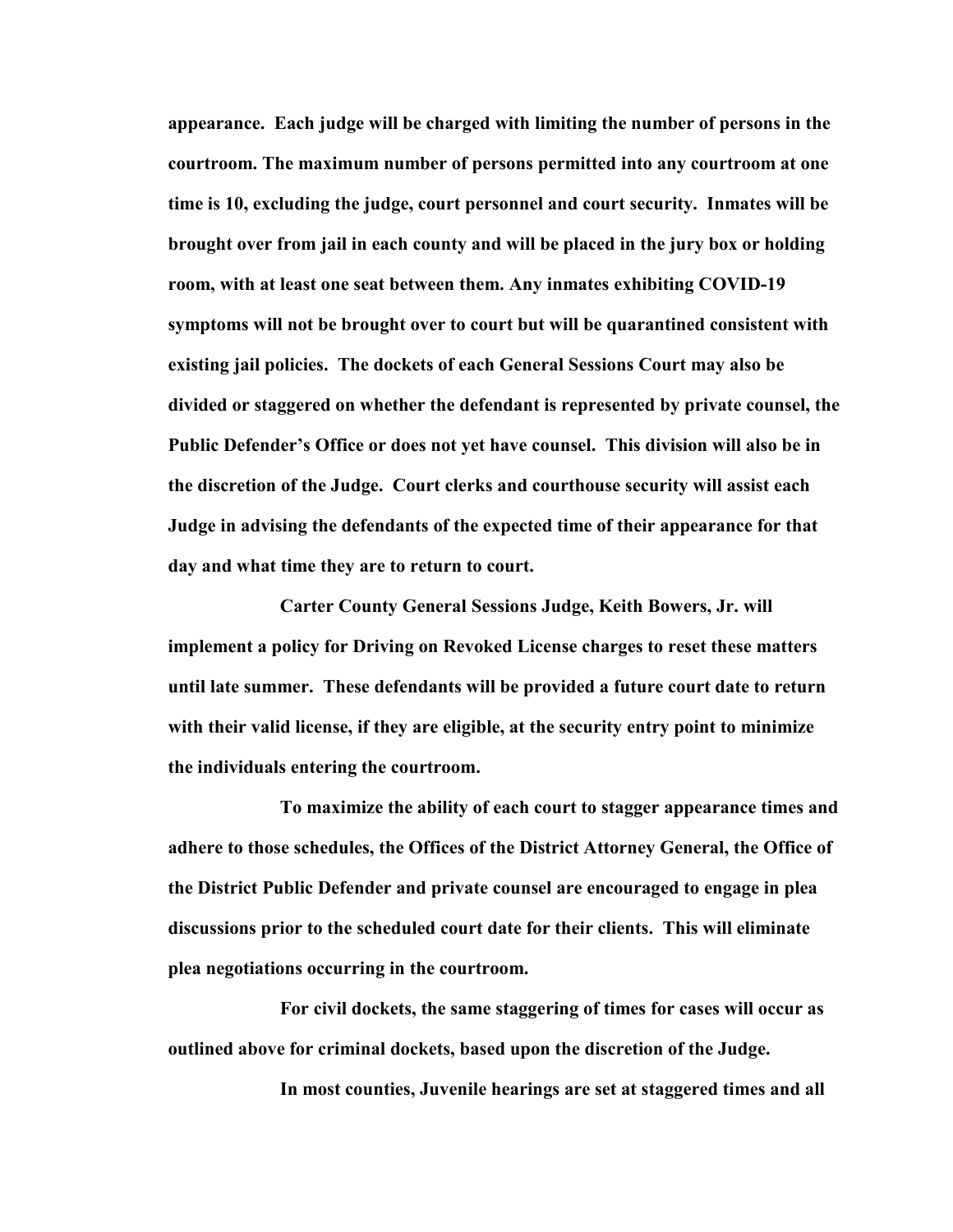**are conducted on an individual case basis in each court. The only persons permitted in court for juvenile matters during this period, in addition to essential court personnel, are the parents/guardians/necessary DCS personnel, Guardian ad Litem and counsel for each litigant. Children will not be present for any juvenile custody or removal proceeding, unless absolutely necessary, and with prior Court approval. If a child witness is required, the child shall be brought in immediately prior to their testimony and must leave the courthouse immediately afterward. If it is necessary to conduct a delinquent or unruly hearing during this period, the child, due to the right of confrontation, may be present. The Clerk of each Juvenile Court shall assist the Court, along with the Courthouse security in notifying litigants entering the courthouse for juvenile hearings, of the time of their appearance. Those individuals may not enter the courthouse until the time designated for their hearing.**

#### **JOHNSON CITY JUVENILE COURT:**

**Johnson City Juvenile Court is a Court of limited jurisdiction, hearing exclusively juvenile matters. Judge Sharon Green has been utilizing video and telephone conferencing as well as Webex or Zoom, when available and will continue to do so to resolve as many matters as possible without the necessity of inperson proceedings, during this period. All the general safety guidelines outlined above will be applied for any in-person proceedings. Judge Green, as do the Judges with dual Sessions/Juvenile jurisdiction, hears cases individually and typically at staggered time intervals. This practice will continue. All litigants will be notified by posting of a notice on the front of the courthouse to call the clerk and they will be signed in by the clerk for purposes of their appearance. The litigant will provide a telephone number and then return to their vehicle to wait for their case to be called.**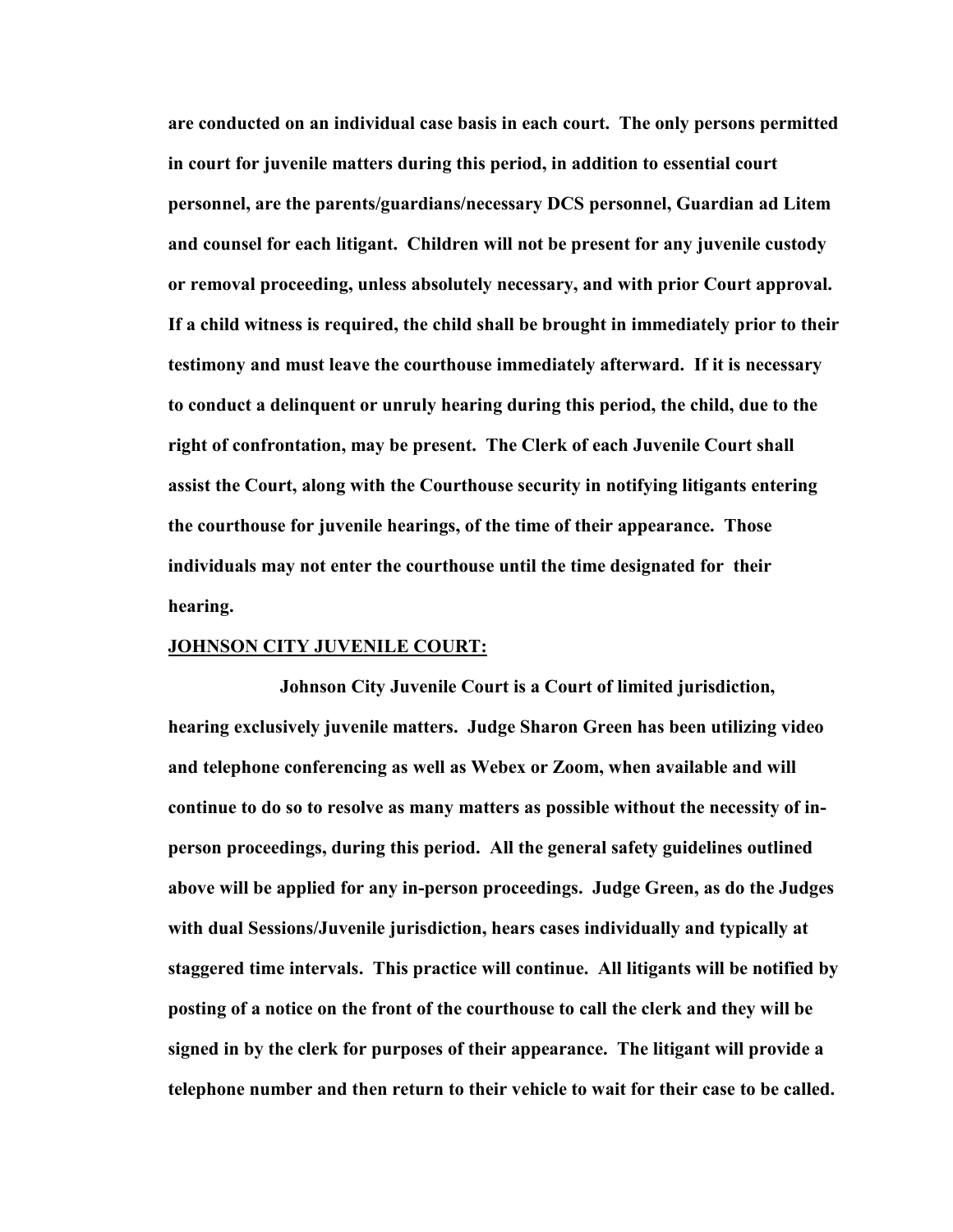**Johnson City Juvenile Court has the capability to provide a password to their Wi-fi that is operable to the parking lot for the building. Those litigants without minutes on their phones can receive notification in this fashion. Alternatively, an email address can be provided by the litigant for notification purposes. Child support dockets will be staggered with a maximum of 10 cases per hour set. Litigants will be required to wait outside the courthouse until their case is called. A separate exit will be utilized for those departing the courthouse so as to minimize contact with any court personnel or any others entering the courthouse.**

**Judge Sharon Green has provided a specific plan of re-opening applicable to her Court, which is attached to this document.**

### **MUNICIPAL COURTS:**

**There are seven (7) municipal courts in the First Judicial District. These courts vary in the frequency of their sessions, from every other month to twice weekly, where court is held, from City Council rooms to designated courtrooms, and the number of litigants typically in attendance, from an average of 1-2 to 30-40. Some Municipal Courts have suspended conducting any court at all until after May 31st and have no matters to be heard until June or July, 2020. All Municipal Court Judges in this District are willing to implement the safety measures outlined above for their courts. All Municipal Courts will restrict the number of litigants in their Courts from one at a time to a maximum of 10. All Courts have a bailiff or court officer available and city clerk or recorder who will be available to assist notifying those waiting that their case is ready to be called. Many Municipal Courts permit those charged with traffic violations to attend driving safety classes. As those are currently suspended, many are permitting litigants to complete an online driving safety class in lieu of in-person attendance.**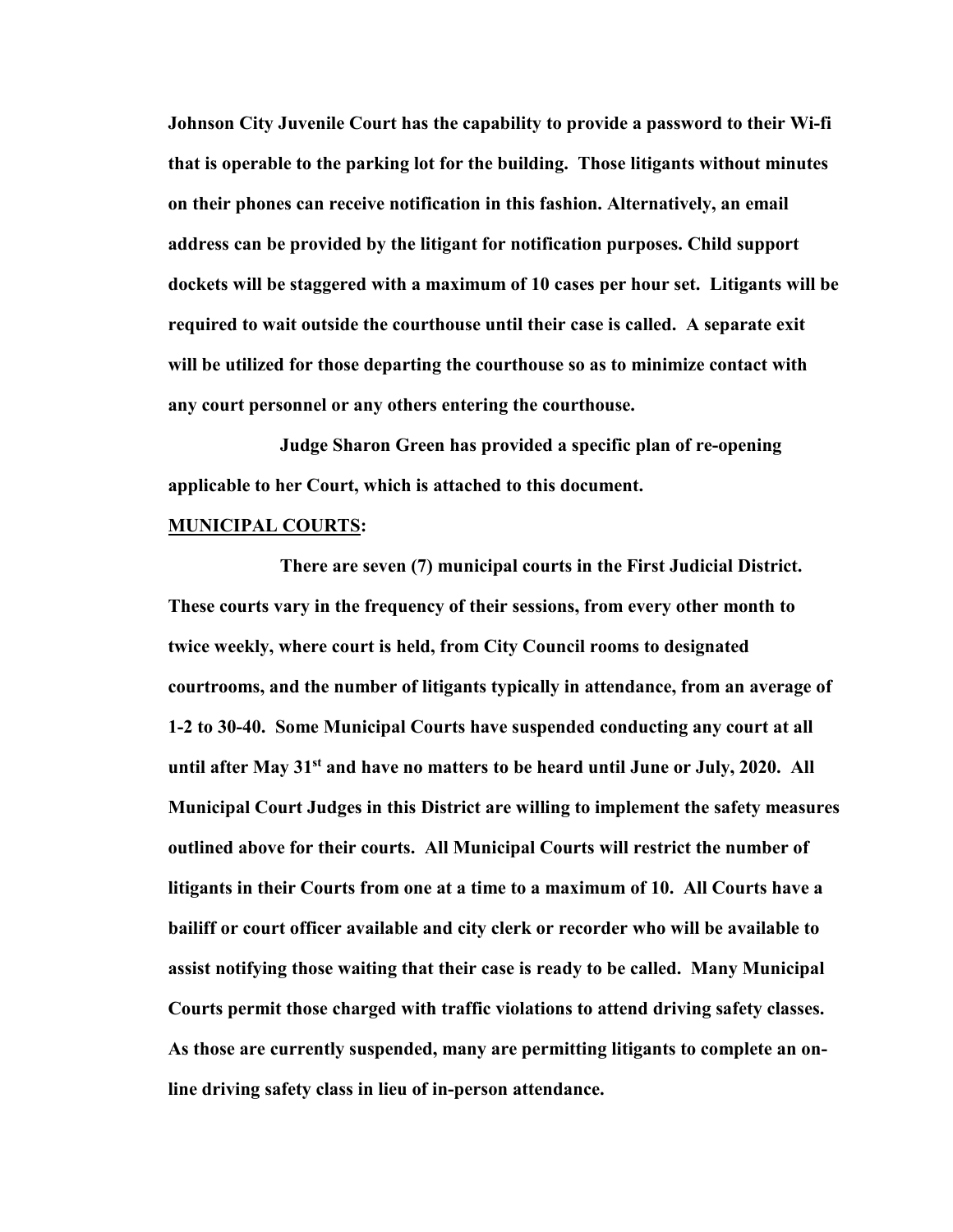**Elizabethton Municipal Judge, Jason Holly, and Judge Richard Norris, Watauga Municipal Judge, have submitted specific plans for re-opening their Courts. Those plans are attached to this document.**

### **FIRST JUDICIAL DISTRICT FELONY RECOVERY COURT:**

**The First Judicial District Felony Recovery Court meets each Wednesday, in the Carter County Criminal Courtroom. This Court will meet in compliance with the same safety guidelines as outlined above. The courtroom is large enough for social distancing for Participants and the Recovery Court Team. Participants can be brought in court on a staggered basis, if there are more than 10 participants present for Court and appropriate social distancing cannot otherwise be observed. Any participant or Team member exhibiting any symptoms of COVID-19 will not be permitted to enter into the courtroom. Some meetings have been, and will continue to be, conducted via Zoom.**

**This proposal for re-opening, on a limited basis, the Courts of the First Judicial District is submitted for review and approval after consultation with all Trial, General Sessions, Juvenile and Municipal Judges for the First Judicial District.**

### **RESPECTFULLY,**

**LISA D. RICE, PRESIDING JUDGE, FIRST JUDICIAL DISTRICT**